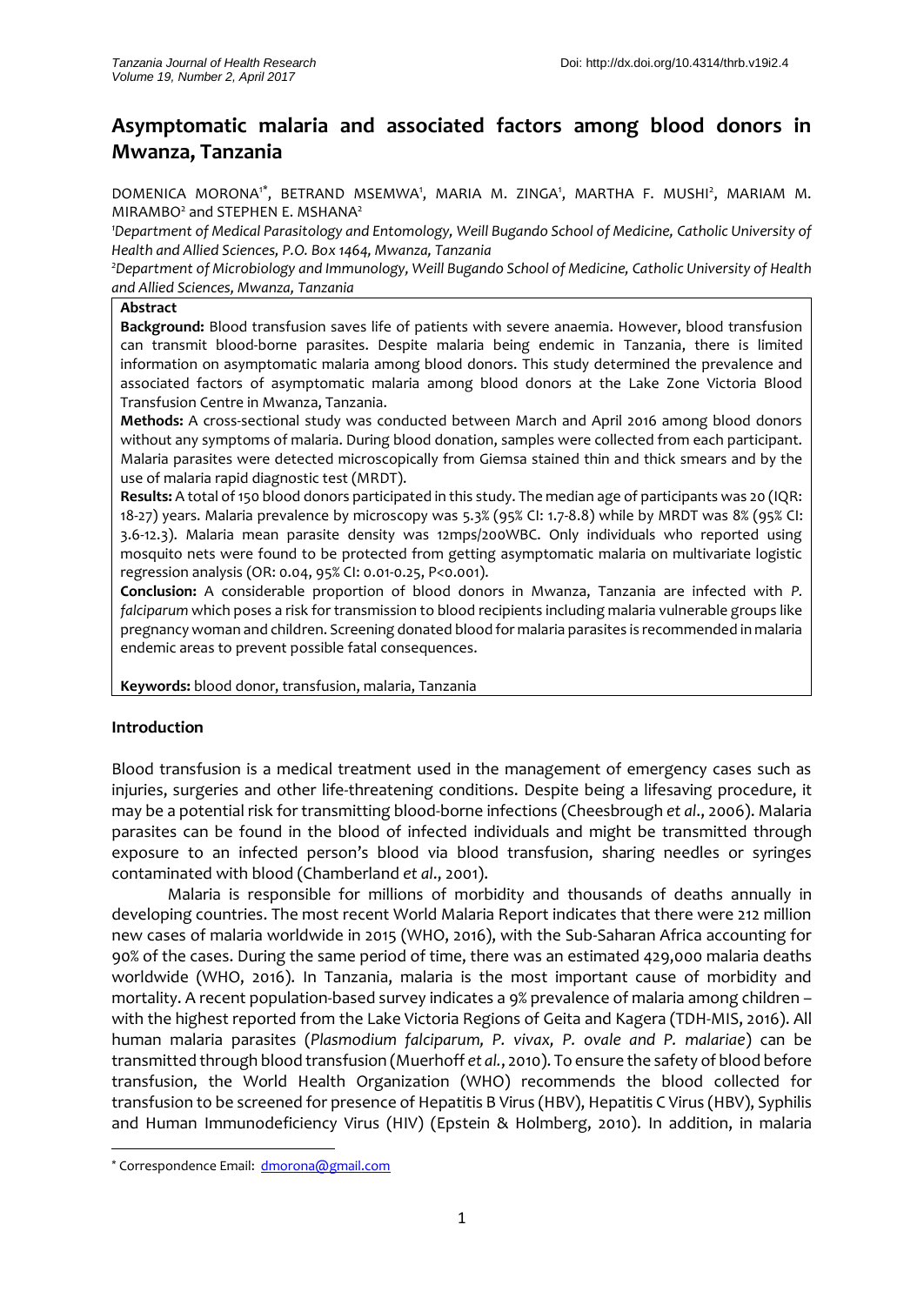endemic areas, it is advised to screen for blood-borne parasites (BBP) such as malaria before transfusion. Despite malaria being endemic in Africa, most blood transfusion centres do not routinely screen for malaria parasites (Uneke *et al*., 2006). Moreover, donated blood has also been used for the management of pregnancy-related anaemia, as well as in children in need. Parallel to this, malaria has been documented to be one of the leading causes of adverse poor pregnancy outcomes and deaths among underfives in most of the resource-limited countries. This raises a concern, particularly in this era of campaigns to control malaria and associated adverse outcomes in a resource-limited set-up. Previous studies in developing countries reported a prevalence of 26.5% and 1.5% among male and female blood donors respectively (Agboola *et al*., 2010; Oladeinde *et al.*, 2014; Olawumi *et al*., 2015; Wariso & Oboro, 2015). At Bugando Medical Centre in Mwanza, Tanzania about 3,020 blood units are transfused to patients yearly. These units are not routinely screened for malaria parasites and are usually transfused to different patients, including vulnerable groups like pregnant women and children.

This study was designed to determine the prevalence of asymptomatic malaria among blood donors, information which may be useful in recommending possible interventions such as introducing a policy of screening donated blood for malaria parasites.

# **Materials and Methods**

## *Study area and design*

A cross-sectional study was conducted in Mwanza City in north-western Tanzania, from March to April 2016 among blood donors at the Lake Victoria Zone Transfusion Centre. The Lake Victoria Zone Transfusion Centre is located in Mwanza City and serves all regions around the Lake Zone (Mwanza, Geita, Simiyu, Shinyanga, Tabora, Mara) and other regions like Kigoma and Singida. On average, about 100 to 250 units of blood are collected per week.

#### *Study population and sampling technique*

The study included adult blood donors, aged above 18 years, with a haemoglobin level of >12.5mg/dl and a weight of >50kg. All donors with a history of anti-malarials use in the past three months were excluded. The sample size was calculated using the formula by Kish (1965) and a prevalence of 10.2% was used. The minimum sample size obtained was 140. A total of 150 blood donors were enrolled.

#### *Data collection and laboratory processes*

A structured data collection tool was used to collect socio-demographic and other relevant information. About 2ml of blood was collected in EDTA tube and transferred to CUHAS Multipurpose Laboratory for processing. Thick films were prepared for all blood specimens, air dried and stained with Giemsa stain (Sigma Aldrich, Nairobi Kenya). In addition, a thin film was prepared for all specimens, air-dried then fixed with methanol before staining with Giemsa stain. All smears were examined microscopically starting with a low power (10x objective) for field then high power (100x oil immersion objective) for the parasite detection and differentiation of intracellular parasites to species level. In addition, malaria Rapid Diagnostic Test (MRDT) (CareStart<sup>™)R</sup> was used to detect the presence of malaria antigen in all specimens. In this study, the positive malaria test was defined by either having malaria parasitaemia or a positive malaria rapid test result.

#### *Data analysis*

All data were recorded in Excel sheet for coding and cleaning then transferred to STATA version 11 for analysis. Results were presented into proportions for categorical variables and median with interquartile range (IQR) for continuous variables. Wilcoxon (Man Whitney) rank sum test was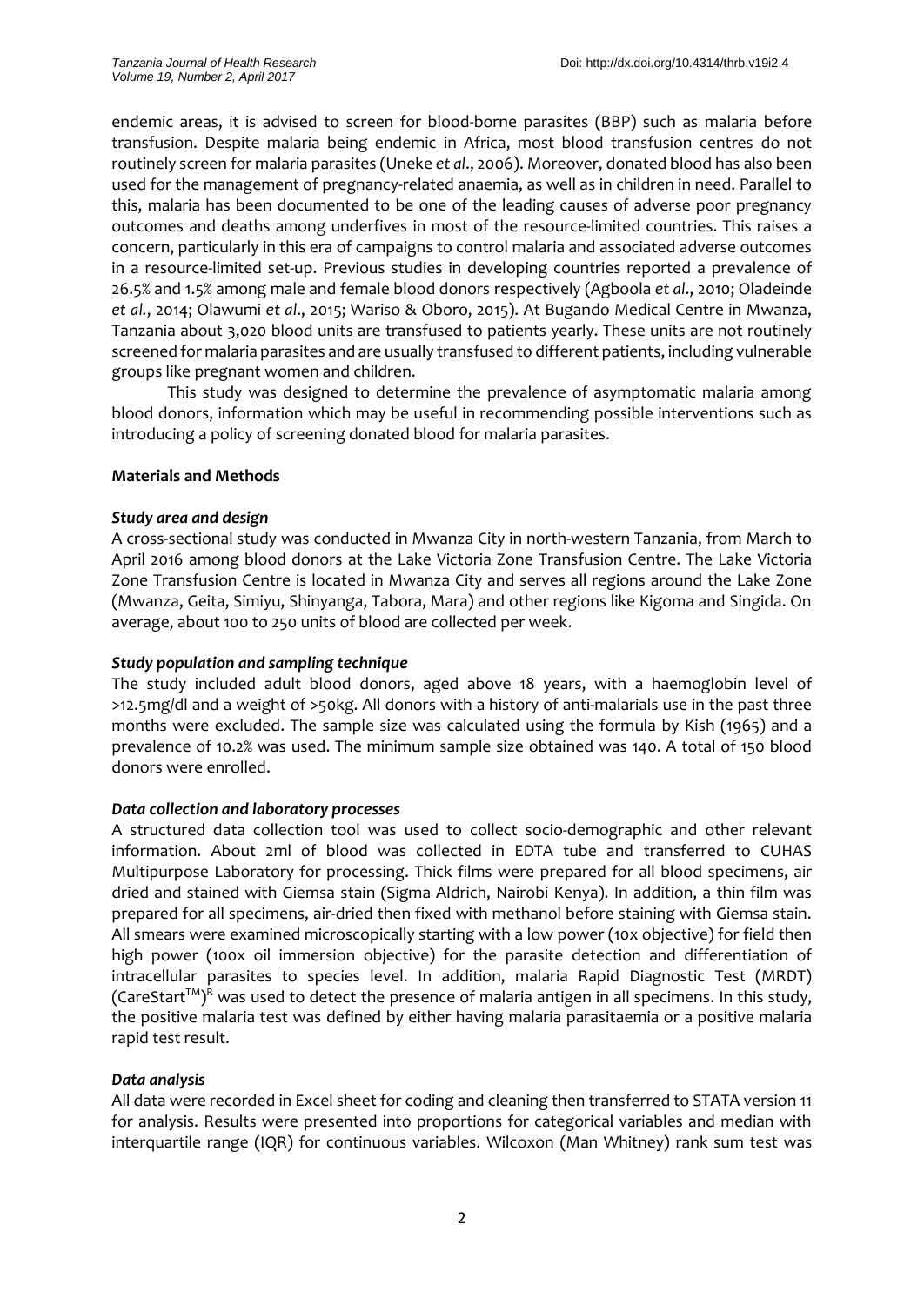used to compare median between the groups. Backward stepwise elimination logistic regression model was used to determine the predictors for asymptomatic malaria.

# *Ethical considerations*

The protocol for conducting the study was approved by the Joint Bugando Medical Centre-Catholic University of Health and Allied Ethics and Review Committee with ethical clearance number CREC 136/2016. The protocol and importance of the study was explained to all participants and a written informed consent was obtained from each participant prior to their enrolment in the study.

# **Results**

# *Socio-demographic characteristics of the study participants*

A total of 150 adults aged 17 to 57 years were enrolled in the study between March and April 2016. The median age of study participants was 20 (IQR: 18-27) years. The majority of the participants 133(88.7%) were males, and individuals residing in urban areas formed 70.7% of the study population. Students, 98 (65.3%), formed the majority of the study population (Table1).

| <b>Characteristics</b> | Response      | Frequency (%)/ Median<br>133 (88.7) |  |  |
|------------------------|---------------|-------------------------------------|--|--|
| Age                    | Male          |                                     |  |  |
|                        | Female        | 11(11.3)                            |  |  |
| Residence              | Rural         | 44(29.3)                            |  |  |
|                        | Urban         | 106(70.7)                           |  |  |
| Occupation             | Students      | 98(65.3)                            |  |  |
|                        | <b>Others</b> | 52 (34.7)                           |  |  |

#### **Table 1: Socio-demographic characteristics of the study participants**

*\*Continuous variable*

# *Prevalence and factors associated with asymptomatic malaria*

Malaria prevalence by microscopy was 5.3% (95% CI: 1.7-8.8) while by MRDT was 8% (95% CI: 3.6- 12.3). All patients found positive by microscopy were also positive by MRDT. The geometric mean parasite density of 12/200WBC. On Wilcoxon (Man Whitney) rank sum test, there was no significant difference between the median age of positive cases and those of negative cases (19.5, IQR 18.5- 22 years *versus* 20, IQR: 18-28 years, P=0.405).

| Characteristic   | Response      | Positivity (%)     | <b>Univariate OR</b><br>(95%CI) | P-value | Multivariate<br>OR (95%CI) | P-value |
|------------------|---------------|--------------------|---------------------------------|---------|----------------------------|---------|
| Age*             |               | 19.5 (IQR=18.5-22) | $0.88(0.75-1.03)$               | 0.133   | $0.83(0.68-1.01)$          | 0.063   |
| Sex              | Female $(17)$ | 1(5.88)            |                                 |         |                            |         |
|                  | Male (133)    | 11(8.27)           | $0.69(0.08-5.73)$               |         |                            |         |
| Residence        | Rural $(44)$  | 3(6.82)            |                                 |         |                            |         |
|                  | Urban (106    | 9(8.49)            | $1.27(0.32-4.92)$               | 0.734   |                            |         |
| Occupation       | Others $(52)$ | 3(5.77)            |                                 |         |                            |         |
|                  | Student (98)  | 9(9.18)            | $1.65(0.42-6.39)$               | 0.467   |                            |         |
| Mosquito bite    | No(4)         | 0(0.00)            | 1                               |         |                            |         |
|                  | Yes (146)     | 12(8.22)           |                                 |         |                            |         |
| Mosquito net use | No(9)         | 4(44.44)           | 1                               |         |                            |         |
|                  | Yes (141)     | 8(5.67)            | $0.08(0.01-0.33)$               | 0.001   | $0.04(0.01-0.25)$          | 0.001   |

## **Table 2: Univariate and multivariate logistic regression analysis of the factors associated with asymptomatic malaria (using MRDT results)**

*\*Continuous variable; insect bite was found to be perfect predictor*

On univariate logistic regression analysis, individuals who were using mosquito nets were significantly protected from getting malaria (OR: 0.08, 95% CI: 0.01-0.33, P<0.001). As the age increases, the prevalence of malaria was found to decrease (OR: 0.88, 95%CI: 0.75-1.03, P=0.133).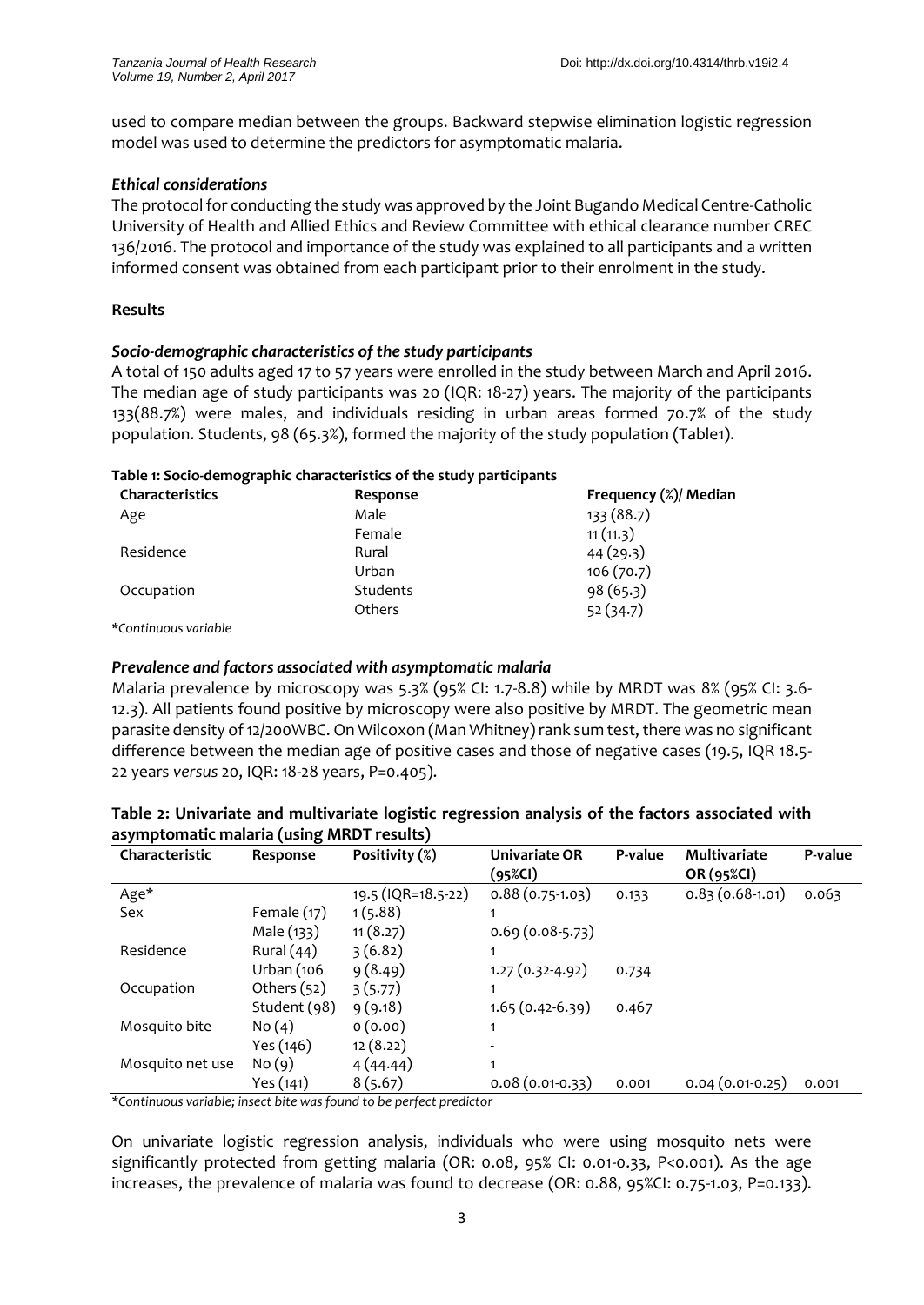Only individuals who were using mosquito nets were found to be protected from getting malaria when adjusted to age (OR: 0.04, 95% CI: 0.01-0.25, P<0.001) (Table 2).

## **Discussion**

This is the first study to report the prevalence of asymptomatic malaria among blood donors in Tanzania. The majority of the participants recruited in this study were males, mostresiding in urban areas. The current study population is similar to that of previous studies in Nigeria (Oladeinde *et al.*, 2014; Olawuni *et al.,* 2015; Wariso & Oboro, 2015) but dissimilar to that of other studies where females predominated (Owusu-Ofori *et al.*, 2010; Muntaka & Opoku-Okrah, 2013). This could be explained by the fact that in this setting blood is mostly donated to save vulnerable groups such as pregnant women and children and, traditionally, males are more involved than females. Regarding occupation, the majority of the participants in the current study were students. This is in agreement with a previous report in Nakuru, Kenya, which had a similar observation (Bartonjo, 2013). The predominance of students and youths is due to the fact that, in Tanzania, most of the blood donation campaigns target youths or students who are easier to mobilise and perceived to be a healthy young generation which can save other groups.

In the current study, the prevalence of asymptomatic malaria was found to be 8%. This is comparable to other studies in Ghana which showed a range of prevalence between 10% and 13.7% (Okocha *et al*., 2005; Owusu-Ofori *et al*., 2016). However, the reported prevalence in this study is lower compared to previous reports in Kenya, Ethiopia and Nigeria (Okocha *et al.*, 2005; Erhabor *et al.*, 2007; Epidi *et al*., 2008; Bartonjo, 2013; Olawuni *et al.,* 2015). Though, in comparison to previous studies in the general population, the prevalence reported in this study is high (van Eijk *et al.*, 2003; Nzobo *et al.,* 2015). This could be explained by geographical variations in malaria transmission.

The parasitaemia indicates a potential risk for malaria transmission to vulnerable groups in this setting. Considering the fact that the majority of the blood recipients are groups vulnerable to malaria such as pregnant women and children (Epidi *et al.*, 2008; Owusu *et al.*, 2010), screening for malaria during blood donation should be taken into consideration to avoid possible consequences.

In our study, all positive cases were due to *P. falciparum* infection. This could be explained by the fact that *P. falciparum* is the predominant species in Tanzania (Mboera, 2000). Considering the current efforts to control malaria in the tropics and the fact that routinely available diagnostic techniques such as microscopy and rapid tests can be used, there is a paramount need to consider screening for malaria parasites in all donated blood. The findings showed that as the age increases, the prevalence of asymptomatic malaria was found to decrease with borderline significance. This could be explained by that fact that in endemic areas like Tanzania, the majority of individuals, particularly under-fives, are infected repeatedly hence mounting a partial immunity to malaria parasites that prevents them from getting numerous episodes of malaria in adulthood (Menendez, 2006; Takem & D'Alessandro, 2013).

The importance of using mosquito nets is emphasized by the data of the current study whereby individuals who were using mosquito nets were found to be protected from getting malaria on multivariate logistic regression analysis. This emphasizes the need to continue with various malaria control interventions across the country including the promotion of the use of treated mosquito nets as previously documented (Bhattarai *et al.*, 2007; Killeen *et al.*, 2007).

A considerable proportion of blood donors in Mwanza were infected with *P. falciparum* which poses a risk for transmission to blood recipients including malaria vulnerable groups like pregnancy woman and children. Screening donated blood for malaria parasites is recommended in malaria endemic areas to prevent possible fatal consequences. Treatment with riboflavin and /or UV irradiation to inactivate malaria parasites can be alternative strategies. Further studies on other blood-borne parasites in this population are highly recommended.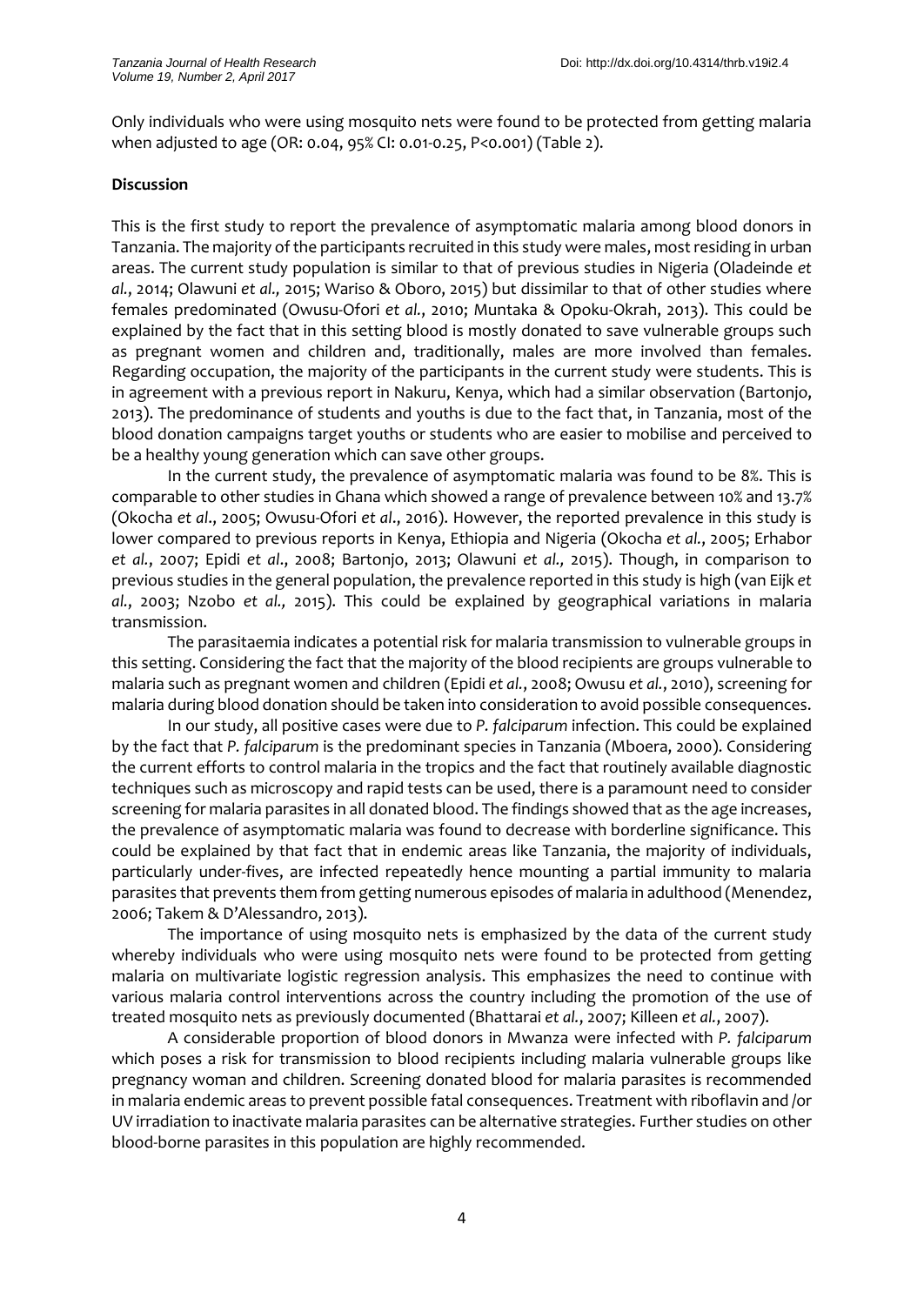## **Competing interest**

None declared

#### **Author's contributions**

MMM, MFM, SEM and DM participated in the design of the work. BM did data collection and laboratory work. SEM, MFM and MMM performed statistical analysis and interpretation of the data. MMM wrote the first draft of the manuscript. SEM and DM provided critical revision of the manuscript. All authors read and approved the final version of the manuscript.

## **Acknowledgements**

The authors would like to acknowledge the technical support provided by Mr. Emmanuel Mkumbo of Catholic University of Health and Allied Sciences for his technical assistance in carrying the malaria rapid diagnostic tests.

## **References**

- Agboola, T., Ajayi, M., Adeleke, M. & Gyang, P. (2010) Prevalence of malaria parasite among blood donors in Lagos University Teaching Hospital, Lagos Nigeria. *Annals of Biological Research*  1:72-75.
- Bartonjo, G. (2013) Prevalence and factors associated with transfusion transmissible infections among blood donors at Regional Blood Transfusion Center, Nakuru and Tenwek Mission Hospital, Kenya. MSc Thesis, Jomo Kenyatta University of Agriculture and Technology. http://ir.jkuat.ac.ke/bitstream/handle/123456789/1902/
- Bhattarai, A., Ali, A.S., Kachur, S.P., Mårtensson, A., Abbas, A.K., Khatib, R., Al-Mafazy, A-W., Ramsan, M., Rotllant, G., Gerstenmaier, J.F. (2007) Impact of artemisinin-based combination therapy and insecticide-treated nets on malaria burden in Zanzibar. *PLoS Medicine* 4(11):e309.
- Cheesbrough, M. (2006) *District Laboratory Practice in Tropical Countries*. Cambridge University Press.
- Chamberland, M.E., Alter, H.J., Busch, M.P., Nemo, G. & Ricketts, M. (2001) Emerging infectious disease issues in blood safety. *Emerging Infectious Diseases* 7(3 Suppl):552.
- Epidi, T., Nwani, C. & Ugorji, N. (2008) Prevalence of malaria in blood donors in Abakaliki Metropolis, Nigeria. *Scientific Research and Essays* 2008, 3(4):162-164.
- Epstein, J.S. & Holmberg, J.A. (2010) Progress in monitoring blood safety. *Transfusion* 50:1408-1412.
- Erhabor, O., Ok, O., Awah, I., Uko, K.E., Charles, A.T. (2007) The prevalence of Plasmodia parasitaemia among donors in the Niger delta of Nigeria. *Tropical Doctor* 37: 32-34.
- Killeen, G.F., Smith, T.A., Ferguson, H.M., Mshinda, H., Abdulla, S., Lengeler, C., Kachur, S.P. (2007) Preventing childhood malaria in Africa by protecting adults from mosquitoes with insecticide-treated nets. *PLoS Medicine* 4(7):e229.
- Kish, L. (1965) *Survey Sampling*. New York: John Wiley and Sons, Inc.
- Mboera, L.E.G. (2000) *Fifty Years of Health Research in Tanzania (1949-1999). Annotated Bibliography.* DUP (1996) Ltd., 373pp.
- Menendez, C. (2006) Malaria during pregnancy. *Current Molecular Medicine* 6(2):269-273.
- Muerhoff, A.S., Birkenmeyer, L.G., Coffey, R., Dille, B.J., Barnwell, J.W., Collins, W.E., Sullivan, J.S., Dawson, G.J. & Desai, S.M. (2010) Detection of *Plasmodium falciparum, P. vivax, P. ovale*, and *P. malariae* merozoite surface protein 1-p19 antibodies in human malaria patients and experimentally infected nonhuman primates. *Clinical and Vaccine Immunology* 17: 1631-1638.